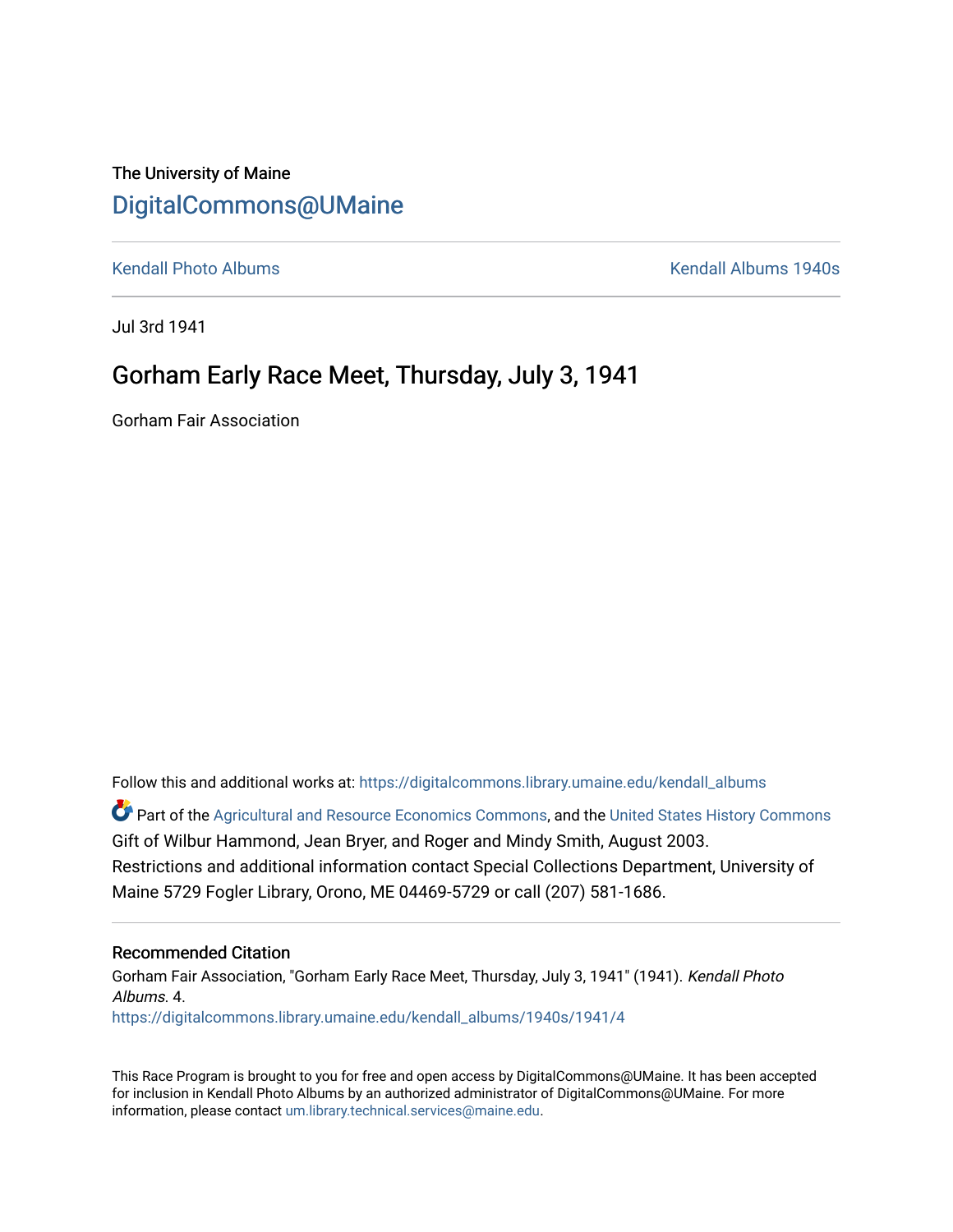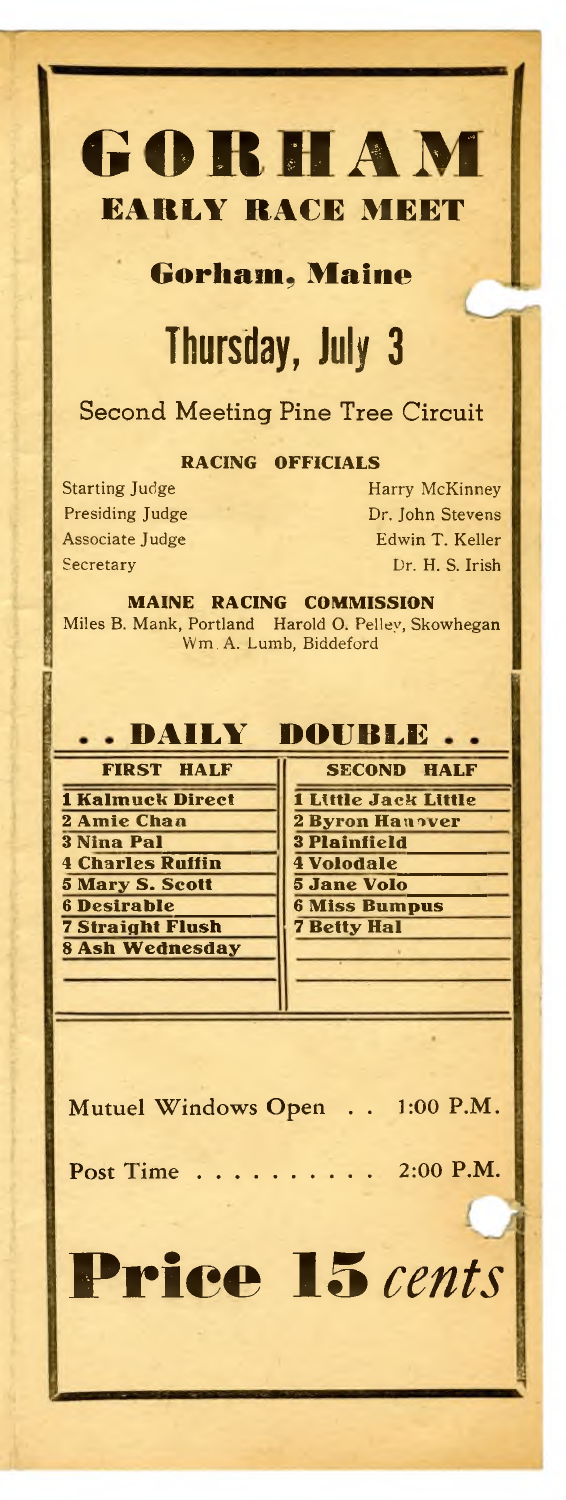|             | ORANGE HEAD NUMBERS                                                                  |  |  |  |
|-------------|--------------------------------------------------------------------------------------|--|--|--|
|             | 1st Race                                                                             |  |  |  |
|             | FIRST HALF OF DAILY DOUBLE                                                           |  |  |  |
|             | <b>CLASSIFIED</b><br><b>PACE</b><br>1<br>MILE                                        |  |  |  |
| K263        | KALMUCK DIRECT b.g.<br>Tattle<br>by Kalmuck<br>Green                                 |  |  |  |
|             | C. N. Hunt, Portland, Maine                                                          |  |  |  |
| K O K       | <b>AMIE CHAN b.m.</b><br>Eastman<br>႙<br>$\overline{2}$<br>by Baron Chan<br>Old Gold |  |  |  |
|             | Frank Day, Cornish, Maine                                                            |  |  |  |
| <b>K255</b> | NINA PAL b.m.<br>Phalen<br>3<br>by Pal O'Mine<br>Blue-White                          |  |  |  |
|             | Ed. Currier, Amesbury, Mass.                                                         |  |  |  |
|             | <b>CHARLES RUFFIN b.g.</b><br>Church Jr.<br>by Protector<br>Brown-Gold               |  |  |  |
| K266        | 4<br>Frank Church Jr., Cambridge, N.Y.                                               |  |  |  |
|             | <b>MARY S. SCOTT b.m.</b><br>Proctor                                                 |  |  |  |
| K267        | 5<br>by Highland Scott<br>Blue-Gold<br>Mrs. E. Proctor, Freemont, N. H.              |  |  |  |
|             | <b>DESIRABLE b.f.</b><br><b>Cleary</b>                                               |  |  |  |
| K2ó8        | 6<br><b>Black-White</b><br>by His Majesty<br>Peterson Bros., Cumberland, Maine       |  |  |  |
|             | STRAIGHT FLUSH b.m.<br>Marvin                                                        |  |  |  |
| K269        | 7<br>Green-Gold<br>by Dillon Volo<br>Mrs. C. B. Doran, W. Brookfield, Mass.          |  |  |  |
|             | <b>ASH WEDNESDAY br.m. (</b><br>Sm th                                                |  |  |  |
| K270        | 8<br>Black<br>by Wayne Hal                                                           |  |  |  |
|             | Carroll Smith, Augusta, Maine                                                        |  |  |  |
|             |                                                                                      |  |  |  |
|             |                                                                                      |  |  |  |
|             | <b>GREEN HEAD NUMBERS</b>                                                            |  |  |  |
|             | kace.154                                                                             |  |  |  |
|             | <b>SECOND HALF DAILY DOUBLE</b><br>2.16<br><b>BAR</b><br>1<br>мпле                   |  |  |  |
|             | PACE<br><b>Cousins</b><br>LITTLE JACK LITTLE b.g.                                    |  |  |  |
| K271        | Tan<br>by Guy Watts                                                                  |  |  |  |
|             | G. French, Hudson, N.H.<br><b>Safford</b><br>BYRON HANOVER b.g.                      |  |  |  |
| K272        | $\bf{2}$<br>Green<br>by Sandy Flash                                                  |  |  |  |
|             | Sullivan & Mawhinney, Machias, Maine                                                 |  |  |  |
| K273        | Smith<br><b>PLAINFIELD b.m.</b><br>3<br><b>Black</b><br>by Signal Peter              |  |  |  |
|             | C. Smith, Augusta, Me.                                                               |  |  |  |
|             | <b>VOLODALE ch.m.</b><br>4<br>by Abbedale                                            |  |  |  |
|             | D. Pohe,                                                                             |  |  |  |
|             | <b>JANE VOLO b.m.</b><br>Cleary<br>5<br><b>Black-White</b><br>by Peter Volo          |  |  |  |
| K275        | Peterson Bros., Cumberland, Me.                                                      |  |  |  |
|             | <b>MISS BUMPUS br.f.</b><br>Mason<br>Green                                           |  |  |  |
| K276        | 6<br>by Kent Bumpus.<br>Mason Stable, Windsor, Conn.                                 |  |  |  |
|             | Merrill<br>BETTY HAL ch.m.<br>Green-Gold                                             |  |  |  |
| K277        | by Wayne Hal<br>C. A. Merrill, Bath, Maine                                           |  |  |  |
|             |                                                                                      |  |  |  |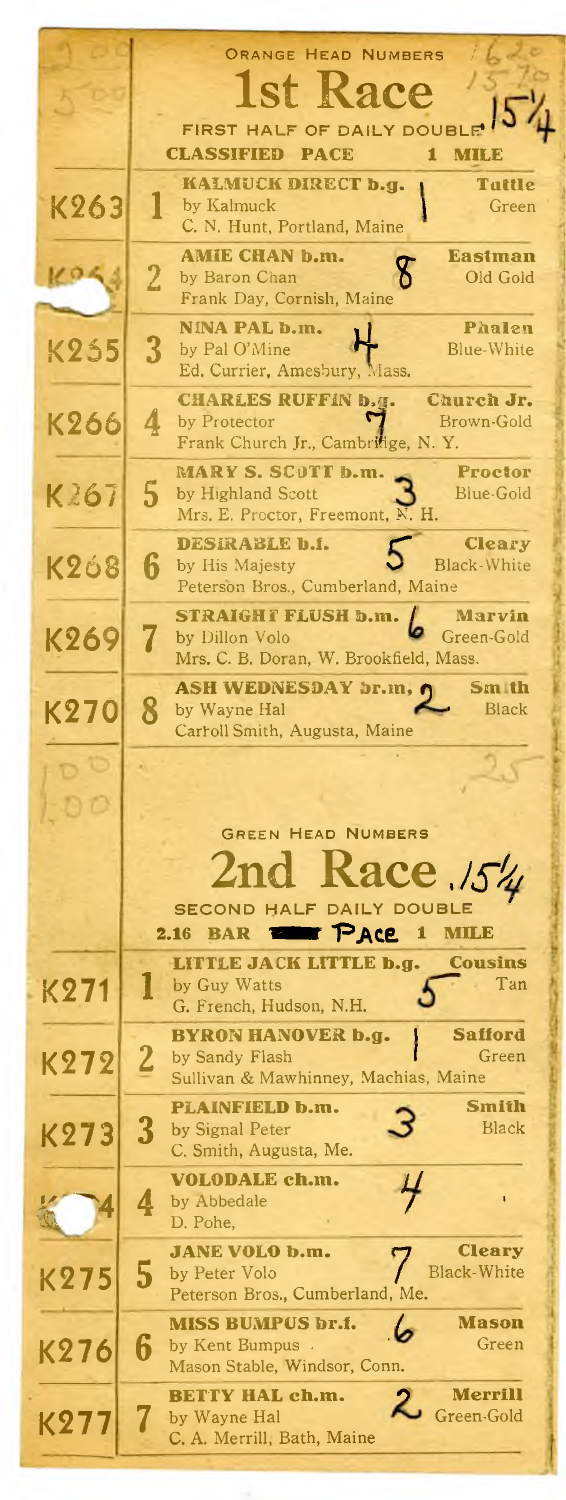Blue Head Numbers ace **2.12 BAR PACE 1 MILE VOLO H. br.c. Wathen**  $K278$  1 by Volomite S. A. Wathen & Son, Ft. Fairfield Maine **CHIEF BERRY b.g. 4** Butler<br>by Berry the Great **4** Blue-Gold K279 2 by Berry the Great F. F. Coombs & Son, Coopers Mills, Me. **THE ABBOTT ch.h. finally in Safford** 3 K280 by Guy Abbe *Green* Sullivan & Mawhinney, Machias, Maine BEN HUR b.g. **Phalen**  $K281$   $4$ by Benedict **3** Blue- White James L. Phalen, Newmarket N. H. **MISS DODGE b.m. Cleary** 5 K282 by Peter G. **D** Black-White Peterson Bros., Cumberland, Maine **HANNAH HENLEY b.m.**<br>by Peter Henley<br>**Can-Green** K283 6 by Peter Henley<br>H. N. Harmon, Thorndyke, Maine H. N. Harmon, Thorndyk Orange Head Numbers  $\mathop{\rm acc.\,}\limits_{\substack{1 \text{ MIE}}}$ **CLASSIFIED PACE 1 MILE** Straight Flush K284 <sup>1</sup> 3 Marvin Nina Pal K285 2 Phalen Mary S. Scott K286 3 Proctor Kalmuck Direct K287 4 Tuttle <u>Amie Cha</u> K288 5 Eastman Desirable K289 6 5 **Cleary** Charles Ruffin K290 7 4 Church Jr. Ash Wednesday / K291 8 Smith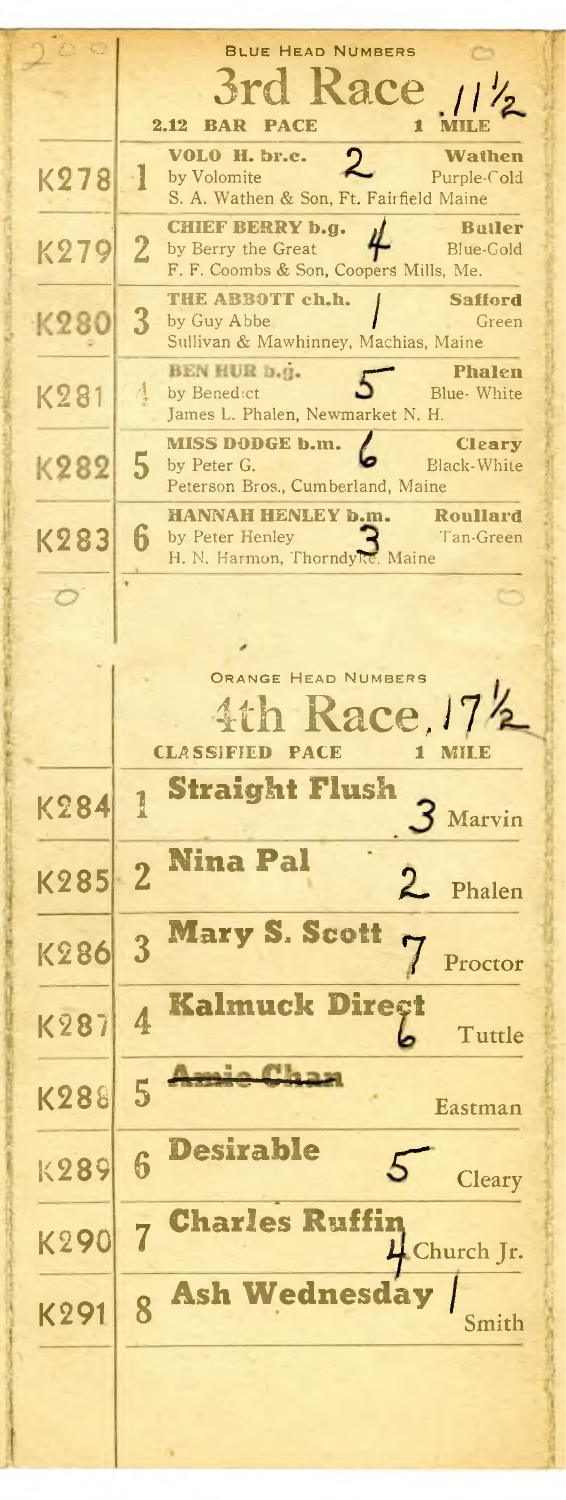GREEN HE. NUMBERS  $\sqrt{q}$  $\mathrm{acc}_{1}$  /  $\mathrm{GHz}_{1}$ **2.16 BAR TROT 1 MILE** Plainfield K292 1 3 Smith Little Jack Little K293 2 **Cousins** Miss Bumpus 3 K294 Mason Betty Hal K29j 4 Merrill Volodale **k296** 5 7 Jane Volo K297 6 5 **Cleary** Byron Hanover K298 7 Safford  $420$ O Blue Head Numbers ace / **2.12 BAR PACE 1 MILE** Hannah Henley K299 <sup>1</sup> Roullard Miss Dodge **K300 2**  $\overline{5}$ **Cleary** The Abbott K301 3 J Safford Ben Hur K302 4 4 Phalen Chief Berry K<sub>303</sub> 5 کا Butler Volo H. 2 K304 6 Wathen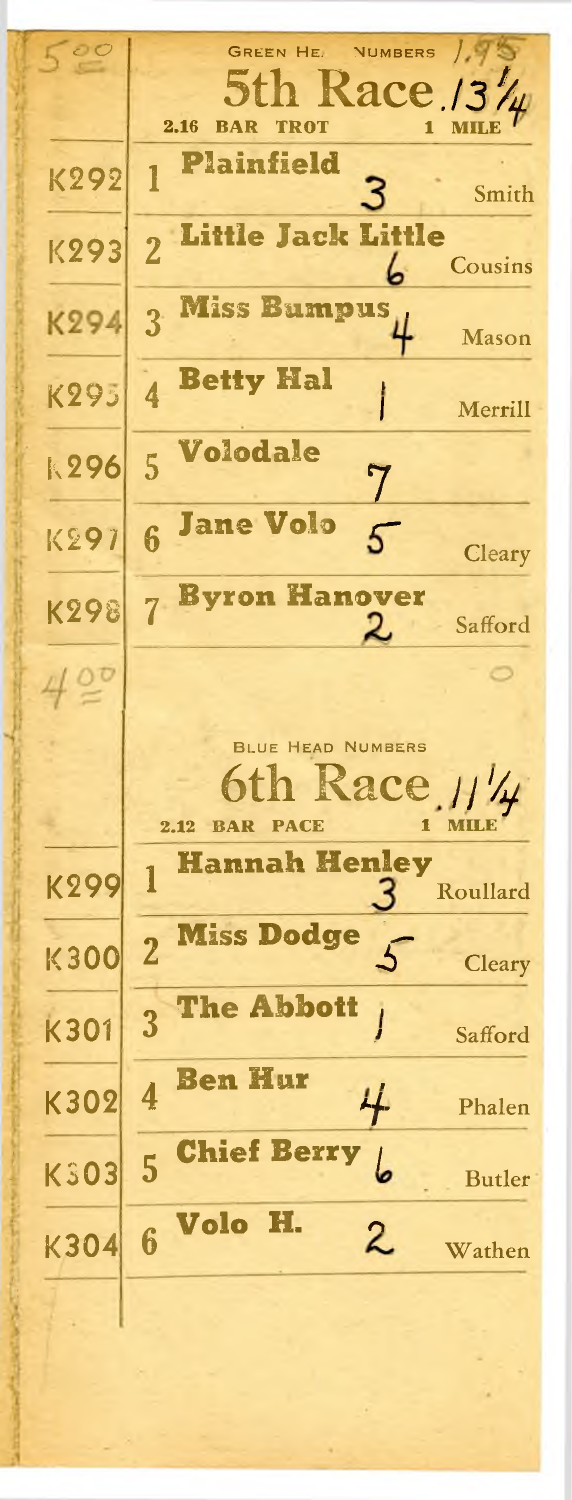|             | <b>ORANGE HEAD NUMBERS</b><br><b>7th Race</b><br>17 <sub>2</sub>                    |  |  |  |
|-------------|-------------------------------------------------------------------------------------|--|--|--|
|             |                                                                                     |  |  |  |
|             |                                                                                     |  |  |  |
|             | <b>CLASSIFIED</b><br><b>PACE</b><br>MILE<br>1                                       |  |  |  |
|             | <b>NINA PAL b.m.</b><br>Phalen                                                      |  |  |  |
| <b>K305</b> | 1<br>by Pal O'Mine<br><b>Blue-White</b>                                             |  |  |  |
|             | Ed. Currier, Amesbury, Mass.                                                        |  |  |  |
| K306        | <b>AMHE CHAN b.m.</b><br><b>Eastman</b><br>$\mathbf 2$<br>Old Gold<br>by Baron Chan |  |  |  |
|             | Frank Day, Cornish, Maine                                                           |  |  |  |
|             | <b>ASH WEDNESDAY br.m,</b><br>Smith                                                 |  |  |  |
| K307        | $\boldsymbol{3}$<br>by Wayne Hal<br>Black                                           |  |  |  |
|             | Carroll Smith, Augusta, Maine                                                       |  |  |  |
| K308        | MARY S. SCOTT b.m.<br>Proctor<br>4<br><b>Blue-Gold</b><br>by Highland Scott         |  |  |  |
|             | Mrs. E. Proctor, Freemont, N. H.                                                    |  |  |  |
|             | STRAIGHT FLUSH b.m.e<br><b>Marvin</b>                                               |  |  |  |
| K309        | 5<br>by Dillon Volo<br>Green-Gold                                                   |  |  |  |
|             | Mrs. C. B. Doran, W. Brookfield, Mass.                                              |  |  |  |
| K310        | DESIRABLE b.f.<br>Cleary<br>6<br><b>Black-White</b><br>by His Majesty               |  |  |  |
|             | Peterson Bros., Cumberland, Maine                                                   |  |  |  |
|             | <b>CHARLES RUFFIN b.g./</b><br>Church Jr.                                           |  |  |  |
| K311        | 7<br>by Protector<br>Brown-Gold                                                     |  |  |  |
|             | Frank Church Jr., Cambridge, N.Y.                                                   |  |  |  |
| K312        | <b>Tutile</b><br>KALMUCK DIRECT b.g.<br>8<br>by Kalmuck<br>Green                    |  |  |  |
|             | C. N. Hunt, Portland, Maine                                                         |  |  |  |
|             |                                                                                     |  |  |  |
|             |                                                                                     |  |  |  |
|             |                                                                                     |  |  |  |
|             | <b>GREEN HEAD NUMBERS</b>                                                           |  |  |  |
|             | 8th Race $\mu\frac{1}{2}$                                                           |  |  |  |
|             |                                                                                     |  |  |  |
|             | <b>BAR</b><br>2.16<br>TROT<br>MILE<br>1                                             |  |  |  |
|             | <b>Cousins</b><br>LITTLE JACK LITTLE b.g.                                           |  |  |  |
| K313        | Tan<br>by Guy Watts<br>2                                                            |  |  |  |
|             | G. French, Hudson, N.H.                                                             |  |  |  |
| K314        | <b>BETTY HAL ch.m.</b><br>Merrill<br>2<br>Green-Gold<br>by Wayne Hal                |  |  |  |
|             | C. A. Merrill, Bath, Maine                                                          |  |  |  |
|             | <b>JANE VOLO b.m.</b><br>Cleary                                                     |  |  |  |
| K315        | 3<br><b>Black-White</b><br>by Peter Volo                                            |  |  |  |
|             | Peterson Bros., Cumberland, Me.                                                     |  |  |  |
|             | <b>MISS BUMPUS br.f.</b><br>Mason<br>by Kent Bumpus<br>Green<br>4                   |  |  |  |
| K316        | Mason Stable, Windsor, Conn.                                                        |  |  |  |
|             | <b>VOLODALE ch.m.</b>                                                               |  |  |  |
| K317        | 5<br>by Abbedale                                                                    |  |  |  |
|             | D. Pohe,                                                                            |  |  |  |
|             | <b>Safford</b><br>BYRON HANOVER b.g.<br>6<br>by Sandy Flash<br>Green                |  |  |  |
| K318        | Sullivan & Mawhinney, Machias, Maine                                                |  |  |  |
|             | Smith<br>PLAINFIELD b.m.                                                            |  |  |  |
| K319        | <b>Black</b><br>by Signal Peter                                                     |  |  |  |
|             | C. Smith, Augusta, Me.                                                              |  |  |  |